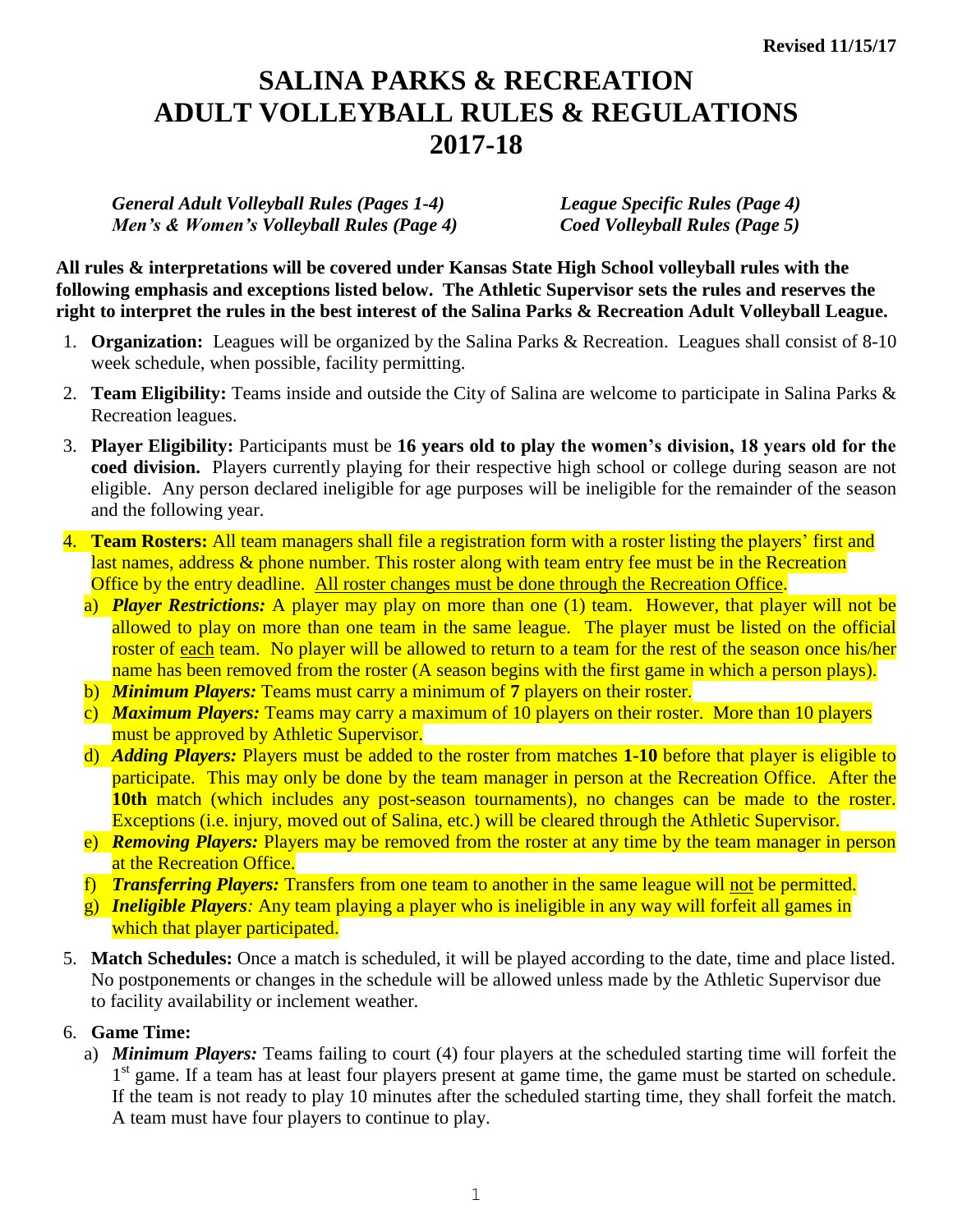- *b) Pick-up Players:* **Teams are permitted up to a maximum of 2 non-rostered pick-up players in order to make up the minimum line-up of 4 players. Pick-up players are not allowed for the 5th & 6 th players or to make a full line-up.**
- *c) Time:* Game time begins on the first serve of the game which will be recorded in the scorebook.
- d) *Adding Players:* Only until the  $2^{nd}$  complete set may additional rostered players up to a total of 6 be added the line-up. No additional players may be added after the  $2<sup>nd</sup>$  complete set.
- e) *Maximum Players:* A team may start the game with 4, 5, or 6 players.
- f) *Forfeited Matches:* The time reserved for forfeited matches belongs to those who showed. They may use the court for practice or for a "pick up" game.Officials shall work such a match and shall call the match 10 minutes before the scheduled starting time of the following match.
- g) *Inclement Weather Matches:* Will be rescheduled as facilities and schedules permit.
- h) *Regulation Matches:* Matches that are not considered regulation shall be replayed from the beginning.
- 7. **Court Dimensions:** Approximately 60ft long and 30ft wide or according to the designated boundary lines.
- 8. **Net Dimensions:** Approximately 3ft wide and 32ft in length. Net height is 7' 11 5/8" for coed and men. 7' 4 1/8" for women. The official height measurement is made in the center of the net. The height of the net at the sidelines can be no more than 3/4" higher than the official height.
- 9. **Balls:** Teams will warm-up with their own volleyballs. Parks and Recreation will provide official game balls. Approximately 65-67 cm in circumference and not to weigh less than 9-10oz.
- 10. **Shoes:** No outdoor or hard-soled shoes allowed! Players are recommended to bring separate clean athletic shoes.
- 11. **Uniforms:** Shirts, shorts or pants, and shoes must be worn**.** Leagues do not require uniforms that are alike. Absolutely no derogatory wording on uniforms!
- 12. **Staff/Officials:** Staff and or official(s) shall be in complete charge of the match.
- 13. **First Serve and Playing Area:** For the first and third sets of a match, the choice of serve or playing area shall be decided by a coin toss between a team manager/representative from each team. The teams will change sides between sets 1 and 2. The team who did not serve the  $1<sup>st</sup>$  set will serve the  $2<sup>nd</sup>$  set.
- 14. **Match Length:** A match will consist of the best 2 out of 3 sets or approximately 45 minute time limit.
- 15. **Rally Scoring:** A point is scored each time during a volley when there is a side out. Sets 1 and 2 will be played to 25 points with a cap of 30. If set 3 is needed, it will be played to 15 points with a cap of 20. If the score is tied, play will continue until one team has a two point advantage or the caps occur.
- 16. **Serving Delivery:** The player must deliver the ball behind the service line and can move freely behind service line. At the moment of the service hit or takeoff for a jump serve, the server must be completely in the service zone and not touching the court or the playing surface outside the zone.
- 17. **Let Serve:** A ball contacting and crossing the net shall remain in play provided that the ball is entirely within the net antennas.
- 18. **Rotation:** Rotation is clockwise. Players must play a full rotation. Rotation substitutions must be made when ball is dead, and at center back position. Rotation is to remain constant and be kept the remainder of the set. League does not follow libero rules or guidelines.
- 19. **Substitutions:** There will be a number of unlimited substitutions per set. The two types of substitutions that may be used are the following: 1) substitutions must be made at the center back position. (After the serve, the server will rotate out). Once teams have used substitution rotation, they must continue with this rotation during the game unless there is an injury. 2) High school substitution may be used. Teams must notify which type of substitution they will use during each game and continue with it until the end of the game. A player may come in at any position when replacing a player due to injury, etc... An injured player may return to the game when ready, by rotating into center back position.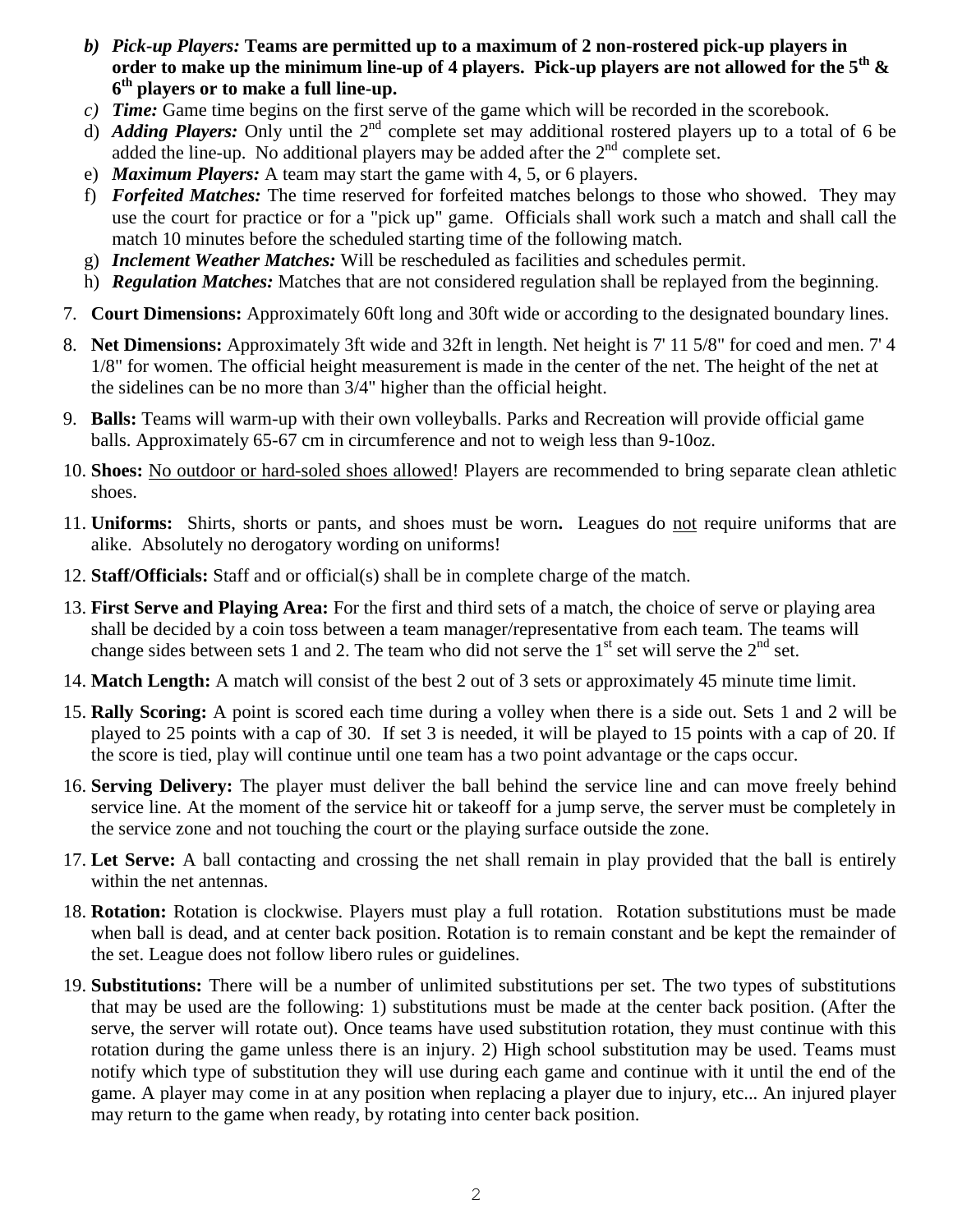- 20. **Libero:** A team will have an option of playing with a Libero. The Libero is allowed to replace any player in a back-row position. He/she is restricted to perform as a back row player and is allowed to complete an attack hit from anywhere in the back-row. Once a team elects to play with a Libero, that team must finish the set with a Libero. All rules & requirements of a Libero must follow KSHSAA guidelines.
- 21. **Contact:** A legal contact is a touch of the ball by any part of a player's body **(other than the feet)** which does not allow the ball to visibly come to rest or involve prolonged contact with a player's body:
	- a) Multiple contacts are permitted only when the ball rebounds from one part of the player's body to one or more other legal parts in one attempt to: 1) block; 2) serve 3) save a hard-driven spike on the team's first hit, provided there is not setting action.
	- b) Back row players cannot spike or block the ball in front of the 10' line.
	- c) Please try to avoid carries, lifts, or throws.
- 22. **Over the Net:** A player shall not contact a ball that is completely on the opponent's side of the net unless the contact is a legal block.
- 23. **Center Line:** A player may touch the floor across the center line with one or both feet/hands provided a part of the foot/feet or hand(s) remains on or above the center line. Contacting the floor across the center line with any other part of the body is illegal.
- 24. **Blocking:** Blocking a serve is not permitted. Blocking a ball which is entirely on the opponent's side of the net is permitted when the opposing team has had an opportunity to complete its attack.
- 25. **Non-playable Areas:** Non-playable areas include, but are not limited to: walls, bleachers, seating areas, and adjacent courts. When the ball comes in contact with these areas, it is considered a dead ball. In addition, when the ball contacts the ceiling or any overhead obstruction, the ball is dead if it goes to or contacts the opposite side. The ball shall remain in play if it contacts an overhead obstruction and/or ceiling staying in its own team's playing side.
- 26. **Replays:** Interruptions of play (i.e. ball from adjacent court, foreign object, etc.) are considered a replay.
- 27. **Timeouts:** Each team will receive two 1-minute time-outs for the 1<sup>st</sup> through 2<sup>nd</sup> sets of the match. Only one 1-minute time-out granted per team in the  $3<sup>rd</sup>$  set with no carry over from the first 2 sets.
- 28. **Protests:** There will be NO protests concerning on-court calls made by opposing players. Judgment calls will be settled by staff or both teams. If the judgment call cannot be agreed upon, a "re-serve" will replace the prior play.
- 29. **Grievances:** All protests, grievances, rule interpretations and issues must be submitted in writing to the Athletic Supervisor (judgment calls are not to be construed as a rule interpretation). Judgment calls during a game or any action of disciplinary nature taken by staff will be supported by the Athletic Supervisor.
- 30. **Conduct:** All players, managers, spectators and staff are expected to display good sportsmanship and conduct at all times. Examples of unsportsmanlike conduct include, but not limited to:
	- a) Use of profane language directed towards any staff member, player and/or spectator;
	- b) Arguing, bickering, heckling or excessive display of emotion towards staff;
	- c) Making unnecessary gestures towards staff, game participants, or spectators;
	- d) Throwing equipment; resorting to unnecessary roughness on the court.

## **31. Disciplinary Procedures Progression:** Team Manager, Player or Spectator

Depending on the severity, staff and/or the official have the right to issue a warning or ejection from the game. Once a player has been ejected from the game, he or she has 2 minutes to leave the facility or the police will be called and the match will be declared forfeit.

- a) *1 st Ejection***:** Ejection from the game and facility with a written warning from the Athletic Supervisor.
- b)  $2^{nd}$  *Ejection*: Ejection from the game and facility along with a two (2) week suspension from playing or coaching any SPRD sponsored team or league in which the player is a member (adult and/or youth). The individual will be required to meet with SPRD disciplinary review committee prior to reinstatement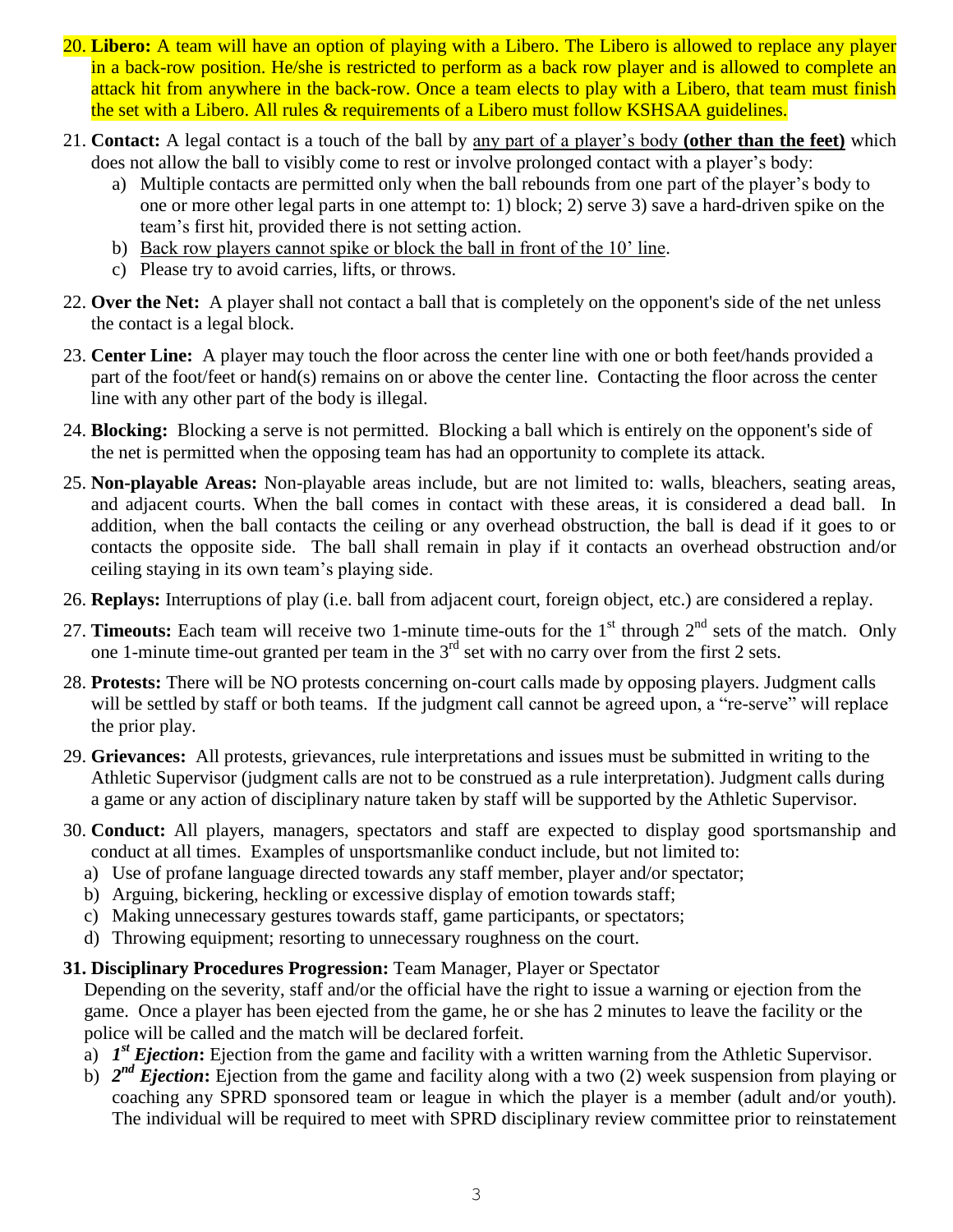at end of 2 week suspension.

- c) *3 rd Ejection***:** Ejection from the game and facility along with a suspension for the remainder of the season from playing or coaching any SPRD sponsored league or team in which the player is a member, including tournaments (adult and/or youth). The individual will be required to meet with the community sanction committee organized by the Salina Area Youth Sportsmanship Initiative (SAYSI) prior to reinstatement the following year. Depending on the severity of the offense(s), may be subject to additional sanctions and/or permanently banned from any and all Recreation Department activities.
- 32. **Law Violations:** Violations of any law (battery, assaulting an umpire or SP&R representative, possession of illegal substances including consumption of alcohol by minors, disorderly conduct, damage to property, etc.) by players, coaches, managers, or spectators during practices, league games and/or tournaments will result in immediate removal from the facility and will be prosecuted to the fullest extent through all legal channels.
- 33. **Smoking and Alcohol:** Smoking and alcoholic beverages are not allowed in facilities. Disobeying these rules will automatically dismiss the person(s) from all leagues.
- 34. **Unsupervised Children:** Unsupervised children should not be in the gymnasiums or buildings. Delays in games due to unsupervised children could result in forfeiture of games, and privileges to facility.
- 35. **Inclement Weather:** Any games postponed or canceled due to inclement weather will be posted on Reczone: subscribe to Reczone by signing up at [www.salina-ks.gov](http://www.salina-ks.gov/) and select the link at the bottom of the page on the Salina Parks & Recreation web page.
- 36. **League Tie-Breaker Procedure:** The procedure for teams who are tied in league/division is as follows:
	- a) League/division win/loss record
	- b) Head to head games
	- c) Non-division win/loss record
	- d) Compare the total number of games (within a match) won in the head-to-head matches between the teams involved in the tie (Fewer games would determine criteria)
	- d) If same amount of games played; points given up in head to head games
	- e) If same amount of games played; points scored in head to head games
	- f) Highest margin of victory using set scores

# **LEAGUE SPECIFIC RULES**

## 37. **Competitive Leagues:**

- a) Jump serves are permitted.
- a) Play will continue until the best out of 3 sets is determined.
- b) There will be one official assigned per match, unless otherwise designated.

## 38. **Recreational League:**

- a) Players may not jump serve.
- b) Play will cease at the designated time limit no matter where the teams are at in the match.
- c) Spiking is not permitted behind the 10" line.
- d) Teams may add pick-up players up to 6 to have a full line up.